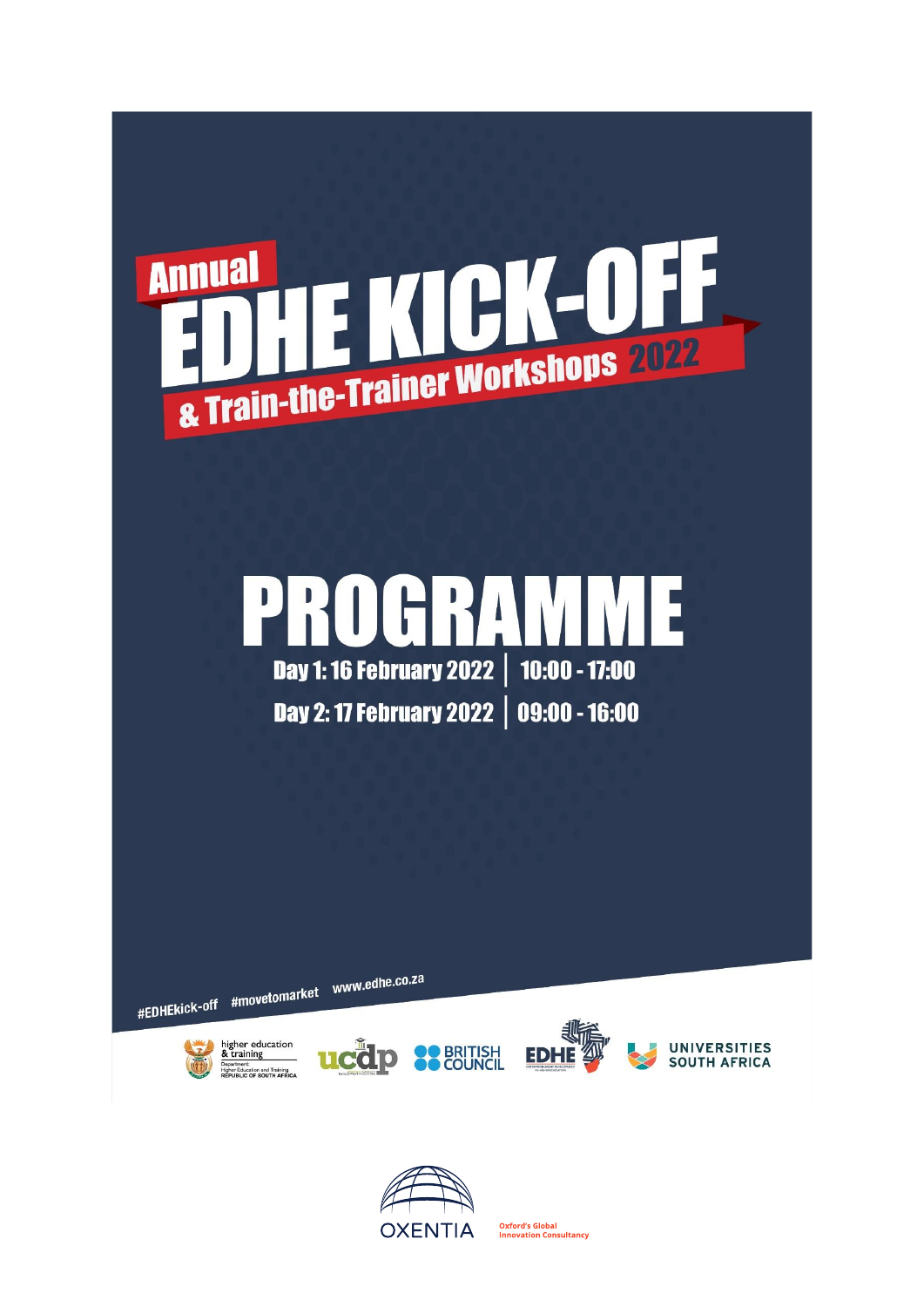

## **Welcome!**

The proposed workshop aims to provide participants with insights into best practices, approaches, and strategies to translate research into meaningful and impactful outputs. This workshop will support the South African HE sector's ambition to bridge the research, innovation, and entrepreneurship divide, thus encouraging a commercially focussed research and graduates who are positioned to participate in the economy through entrepreneurial approaches.

This year's workshop aims to build the capacity of the participants for **research commercialisation**, provide academics with **insights into best practices, approaches, and strategies for supporting students at universities, and researchers to translate their research into meaningful and impactful outputs.** This workshop will support the South African HE sector's ambition to bridge the research, innovation, and entrepreneurship divide, thus encouraging a commercially focussed research and graduates who are positioned to participate in the economy through entrepreneurial approaches.

This workshop is supported by the British Council South Africa and is part of a wider study by the Entrepreneurship Development in Higher Education (EDHE) and Community of Practice for Entrepreneurship in Learning and Teaching. **The aim of such study is to further understand South African university innovation ecosystems.** EDHE plans to triangulate information gathered from a multitude of sources, including their recent innovation ecosystem survey, focus groups, which will take place in January 2022, and the NIPMO IP&TT survey(s) to influence national innovation.

Together with our partner organisation, Oxentia, which specialise in and support research commercialisation around the world, survey results have been analysed, explored and expanded, through focus groups. Some of the outcomes will be discussed in the EDHE Trainthe-Trainer Workshop.

> *Brought to you by Entrepreneurship Development in Higher Education (EDHE), with the support of the Department of Higher Education and Training, Universities South Africa (USAf) and The British Council*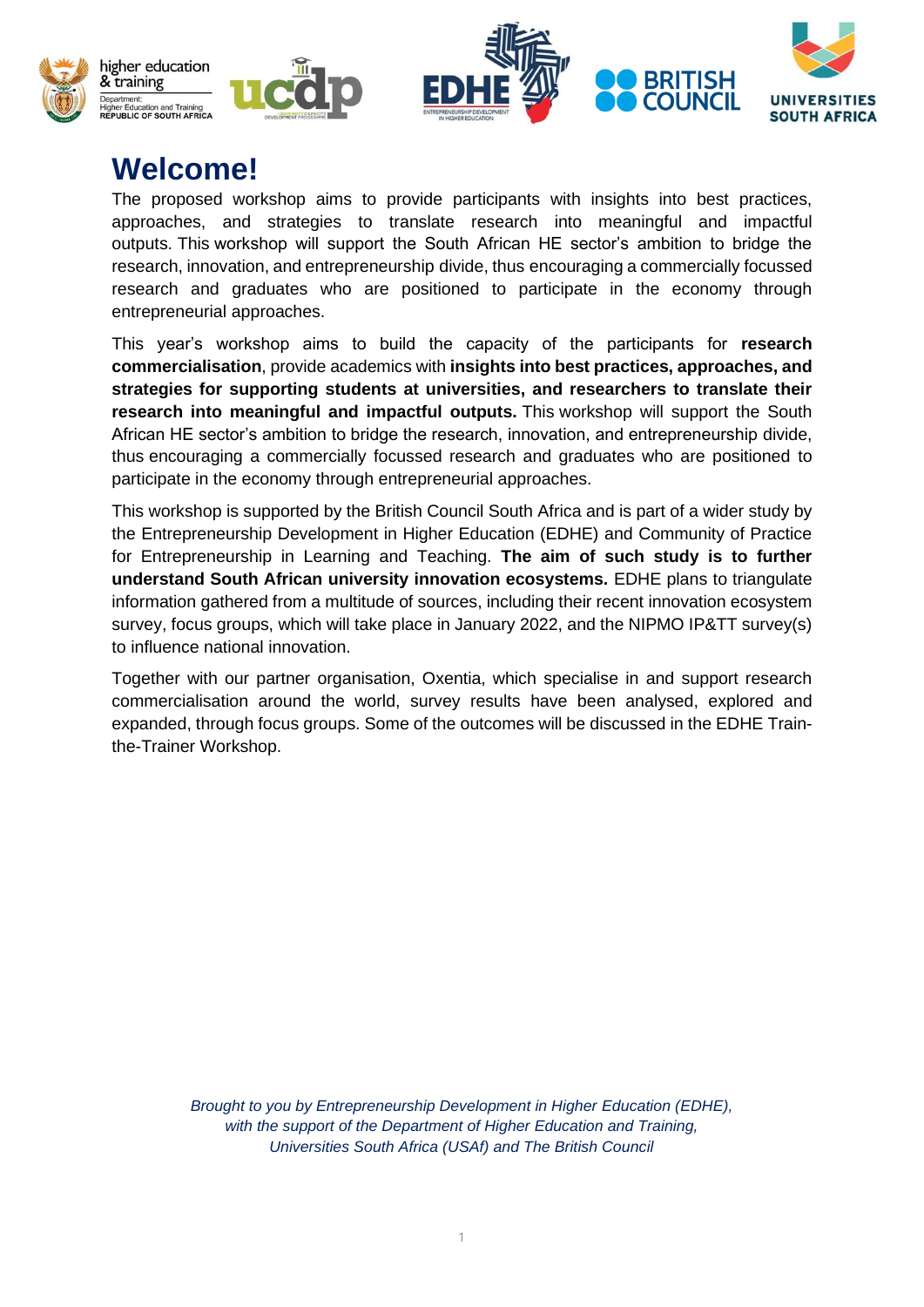

## **Innovation ecosystems and academic entrepreneurship**

**16-17 February 2022**

**Maslow Hotel, Sandton**

**In-person venue: Full Boardroom**

**Virtual attendees: Zoom** 

## **Master of Ceremonies: Ms Dimpho Lekgeu**

| Day 1-16th of February |                  |                                                                                                          |                                                                                                                                                                           |  |  |
|------------------------|------------------|----------------------------------------------------------------------------------------------------------|---------------------------------------------------------------------------------------------------------------------------------------------------------------------------|--|--|
| SA Time                |                  | Activity                                                                                                 |                                                                                                                                                                           |  |  |
| 09:30-10:00            | $30 \text{ min}$ | <b>Welcoming coffee</b>                                                                                  |                                                                                                                                                                           |  |  |
| 10:00-10:30            |                  | $10 \text{ min}$                                                                                         | <b>Official Opening and Welcome</b>                                                                                                                                       |  |  |
|                        | 30 min           |                                                                                                          | Prof Ahmed Bawa, CEO, Universities South Africa (USAf)                                                                                                                    |  |  |
|                        |                  | $10 \text{ min}$<br>$10 \text{ min}$                                                                     | A call for applications for the Learning & Teaching<br><b>Excellence Awards</b>                                                                                           |  |  |
|                        |                  |                                                                                                          | Professor Tshidi Mohapelo, Deputy Chairperson for the EDHE<br>Community of Practice in Learning and Teaching and Senior<br>Lecturer & PDEM Coordinator, Rhodes University |  |  |
|                        |                  |                                                                                                          | Workshop introduction and participant expectations                                                                                                                        |  |  |
|                        |                  |                                                                                                          | Dr Alexandra Bush, Managing Consultant, Oxentia Ltd                                                                                                                       |  |  |
|                        |                  |                                                                                                          | Ms Jaci Barnett, Head of Consulting Services, Oxford<br>University Innovation                                                                                             |  |  |
| 10:30-11:15            |                  | Session 1: What is academic entrepreneurship? Why do you do it?                                          |                                                                                                                                                                           |  |  |
|                        | 45 min           | Speaker:                                                                                                 |                                                                                                                                                                           |  |  |
|                        |                  | Dr Tim Hart, Director of Development, Oxentia Ltd                                                        |                                                                                                                                                                           |  |  |
| 11:15-11:30            |                  |                                                                                                          | <b>Case study 1: Maths Whartels</b>                                                                                                                                       |  |  |
|                        | 15 min           | Speaker:                                                                                                 |                                                                                                                                                                           |  |  |
|                        |                  | Dr Janine Chantson, Chief Director, Technology Transfer and<br>Innovation Support, North West University |                                                                                                                                                                           |  |  |
| 15 min coffee break    |                  |                                                                                                          |                                                                                                                                                                           |  |  |
|                        |                  | $20 \text{ min}$                                                                                         | Session 2: The importance of innovation ecosystems                                                                                                                        |  |  |
|                        | 75 min           |                                                                                                          | Speaker:                                                                                                                                                                  |  |  |
|                        |                  |                                                                                                          | Ms Jaci Barnett, Head of Consulting Services, Oxford<br>University Innovation                                                                                             |  |  |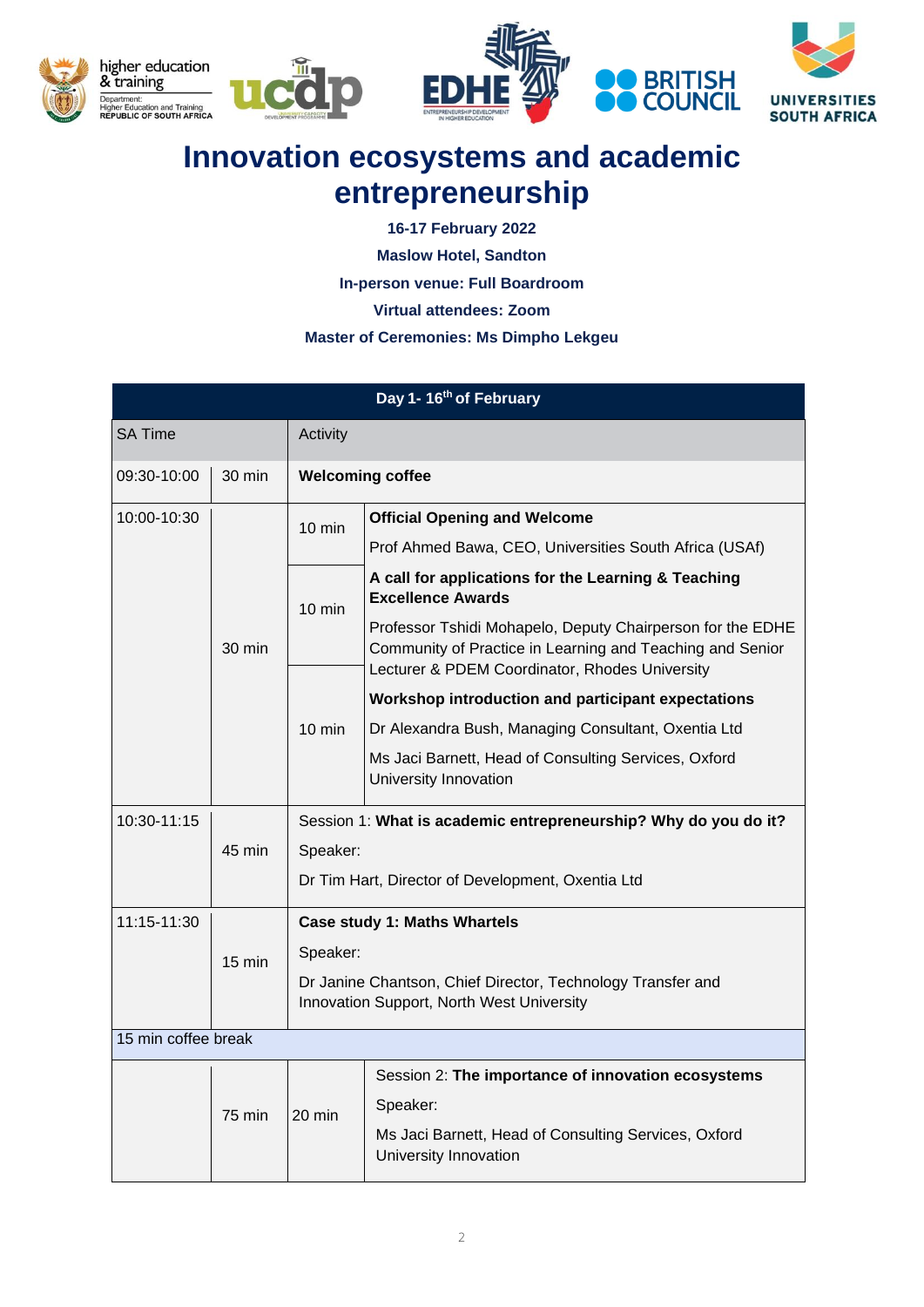







| 11:45-13:00         |        | $25$ min                                                          | Groups activities                                                             |  |  |  |  |
|---------------------|--------|-------------------------------------------------------------------|-------------------------------------------------------------------------------|--|--|--|--|
|                     |        |                                                                   | <b>3 Parallel plenaries</b>                                                   |  |  |  |  |
|                     |        | $30 \text{ min}$                                                  | Facilitated by:                                                               |  |  |  |  |
|                     |        |                                                                   | Dr Alexandra Bush, Managing Consultant, Oxentia Ltd                           |  |  |  |  |
|                     |        |                                                                   | Ms Jaci Barnett, Head of Consulting Services, Oxford<br>University Innovation |  |  |  |  |
|                     |        |                                                                   | Dr Sarah Macnaughton, Principal Consultant, Oxentia Ltd                       |  |  |  |  |
| 13:00-14:00         |        | 60 min lunch break                                                |                                                                               |  |  |  |  |
|                     |        | Venue: Lacuna Bistro Restaurant                                   |                                                                               |  |  |  |  |
| 14:00-15:15         |        | 20 min                                                            | Session 3: Challenges and risks in innovation                                 |  |  |  |  |
|                     |        |                                                                   | Speaker:                                                                      |  |  |  |  |
|                     |        |                                                                   | Ms Jaci Barnett, Head of Consulting Services, Oxford<br>University Innovation |  |  |  |  |
|                     |        | 25 min                                                            | Groups activities                                                             |  |  |  |  |
|                     | 75 min | 30 min                                                            | 3 Parallel plenaries                                                          |  |  |  |  |
|                     |        |                                                                   | Facilitated by:                                                               |  |  |  |  |
|                     |        |                                                                   | Dr Alexandra Bush, Managing Consultant, Oxentia Ltd                           |  |  |  |  |
|                     |        |                                                                   | Ms Jaci Barnett, Head of Consulting Services, Oxford<br>University Innovation |  |  |  |  |
|                     |        |                                                                   | Dr Sarah Macnaughton, Principal Consultant, Oxentia Ltd                       |  |  |  |  |
| 15 min coffee break |        |                                                                   |                                                                               |  |  |  |  |
|                     | 60 min | Session 4: Social sciences, arts and humanities commercialisation |                                                                               |  |  |  |  |
| 15:30-16:30         |        | Speaker:                                                          |                                                                               |  |  |  |  |
|                     |        | Dr Sarah Macnaughton, Principal Consultant, Oxentia Ltd           |                                                                               |  |  |  |  |
| 16:30-17:00         | 30 min | Day 1 wrap-up                                                     |                                                                               |  |  |  |  |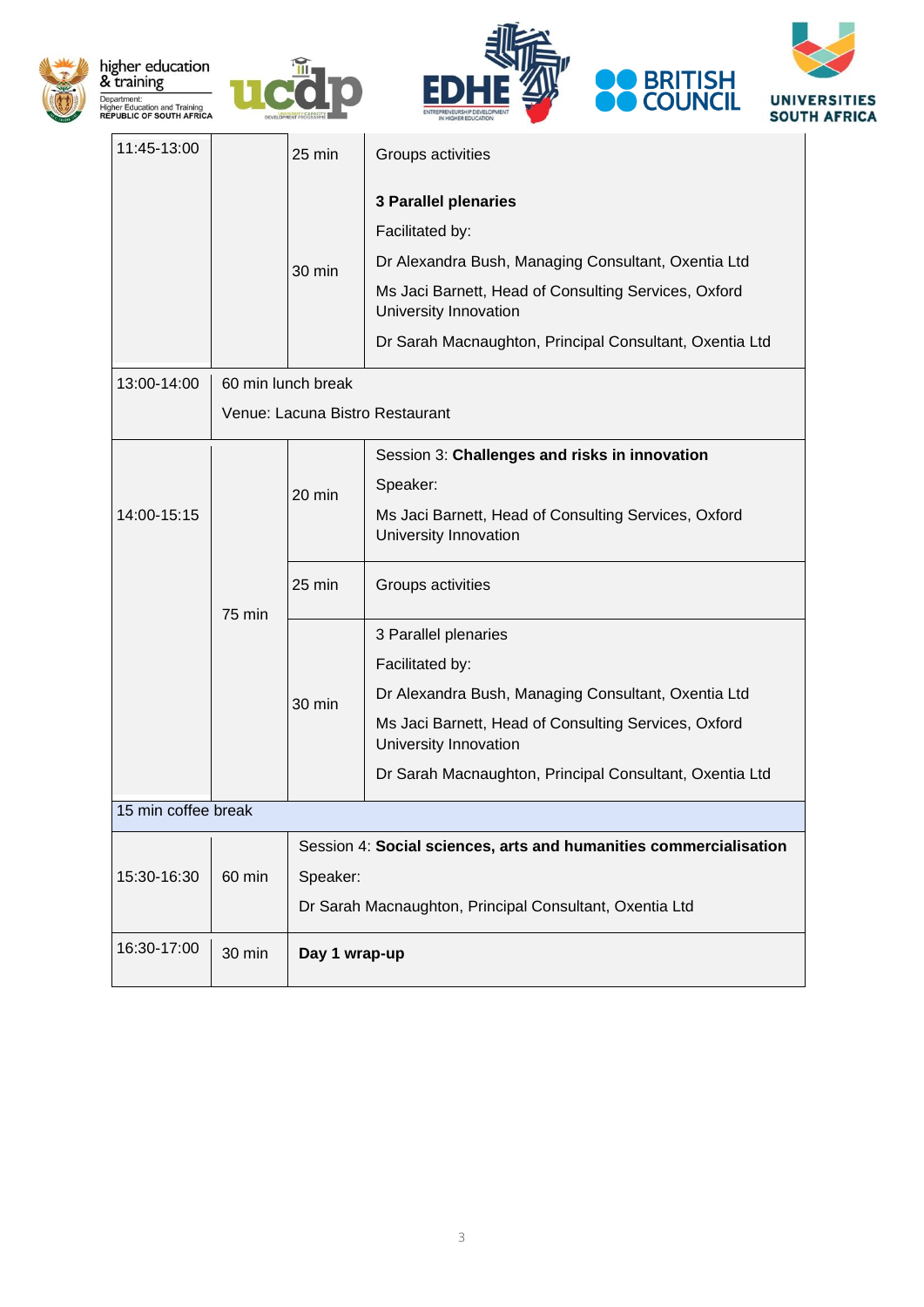

| Day 1 – 16 <sup>th</sup> of February<br><b>Networking Cocktail</b><br>Bar Lounge, adjacent to the conference room, ground floor |                  |                                                                                                                            |  |  |  |
|---------------------------------------------------------------------------------------------------------------------------------|------------------|----------------------------------------------------------------------------------------------------------------------------|--|--|--|
| <b>SA Time</b>                                                                                                                  |                  | Activity                                                                                                                   |  |  |  |
| $17:30 - 18:30$                                                                                                                 | $60 \text{ min}$ | A not-to-be-missed networking cocktail will be held to ensure<br>that the first day end on a high note in true EDHE style. |  |  |  |
| Dinner will be served for all hotel guests in the Lacuna Bistro Restaurant from 18:30                                           |                  |                                                                                                                            |  |  |  |

| Day $2 - 17$ <sup>th</sup> of February |                  |        |                                                                                      |  |  |  |
|----------------------------------------|------------------|--------|--------------------------------------------------------------------------------------|--|--|--|
| <b>SA Time</b>                         |                  |        | Activity                                                                             |  |  |  |
| 09:00-10:00                            | $60 \text{ min}$ |        | Session 5: Practical tools and resources for researchers<br>and TTOs                 |  |  |  |
|                                        |                  |        | Speaker:                                                                             |  |  |  |
|                                        |                  |        | Ms Jaci Barnett, Head of Consulting Services, Oxford<br>University Innovation        |  |  |  |
| 15 min coffee break                    |                  |        |                                                                                      |  |  |  |
| 10:15-10:30                            | 15min            |        | <b>Case study 2: Zenzeleni Community Networks</b>                                    |  |  |  |
|                                        |                  |        | Speaker:                                                                             |  |  |  |
|                                        |                  |        | Ms Aisha Mahomed Ali, Technology Transfer Manager,<br>University of the Western Cape |  |  |  |
|                                        |                  |        | Session 6: Knowledge Exchange and Commercialisation<br>(KEC) in your institution     |  |  |  |
|                                        |                  | 20 min | What are the key challenges to cultural change in your<br>institutions?              |  |  |  |
|                                        |                  |        | Speaker:                                                                             |  |  |  |
| $10:30 - 11:45$                        | 75min            |        | Dr Alexandra Bush, Managing Consultant, Oxentia Ltd                                  |  |  |  |
|                                        |                  | 25 min | Groups activities                                                                    |  |  |  |
|                                        |                  | 30 min | <b>3 Parallel plenaries</b>                                                          |  |  |  |
|                                        |                  |        | Group 1: online                                                                      |  |  |  |
|                                        |                  |        | Group 2: in-person                                                                   |  |  |  |
|                                        |                  |        | Group 3: in-person                                                                   |  |  |  |
|                                        |                  |        | Facilitated by:                                                                      |  |  |  |
|                                        |                  |        | Dr Alexandra Bush, Managing Consultant, Oxentia Ltd                                  |  |  |  |